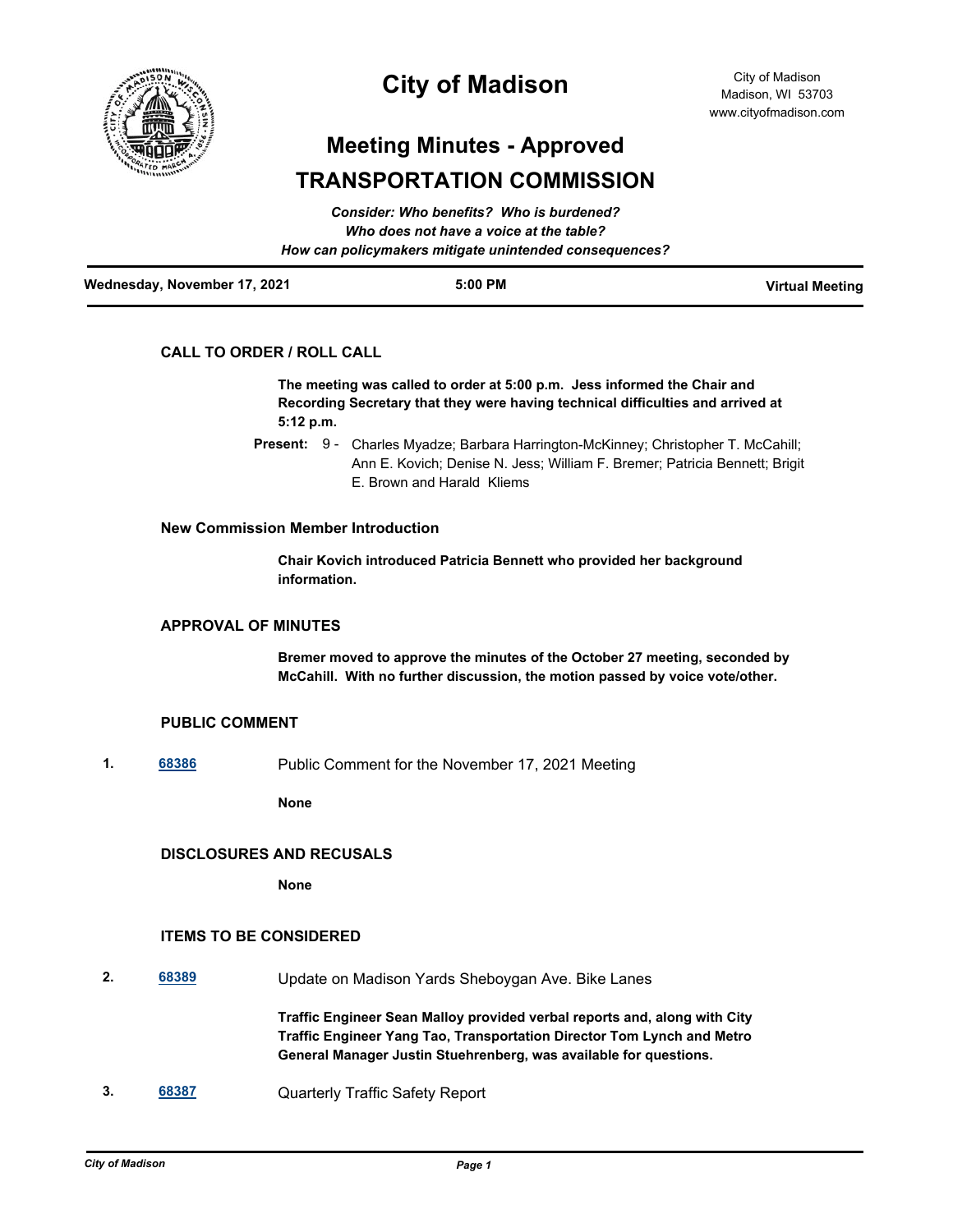**Lt. Fiore provided verbal reports and was available for questions. Bremer moved to accept the report, seconded by Myadze. With no further discussion, the motion passed by voice vote/other.**

**4. [67756](http://madison.legistar.com/gateway.aspx?m=l&id=/matter.aspx?key=79587)** Review and Feedback 2022 Public Works Transportation Projects

**Engineer Fadi El Musa Gonzalez with City Engineering and Engineer Jeremy Nash with Traffic Engineering provided verbal reports about Old Middleton Road and, along with Ped/Bike Administrator Renee Callaway were available for questions.**

**McCahill moved to approve the Old Middleton Road design recommended by staff, seconded by Kliems. After much discussion, the motion passed by the following roll call vote:**

**Ayes: 7 - Charles Myadze, Christopher T. McCahill, Denise N. Jess, Brigit E. Brown, Harald Kliems, Patricia Bennett, Barbara Harrington-McKinney Noes: 1 - William F. Bremer Non-Voting: 1 - Ann E. Kovich**

**Registrants as follows: Oppose, wish to speak; Mark Jolicoeur, Old Middleton Rd**

**Engineer Reid Stiteley with Engineering and Engineer Jim Wolfe with Engineering provided verbal reports on Blue Harvest Lane and were available for questions.**

**Traffic Engineer Tom Mohr provided verbal reports on Commercial Avenue Resurfacing and, along with Justin Stuehrenberg, was available for questions**

**5. [68388](http://madison.legistar.com/gateway.aspx?m=l&id=/matter.aspx?key=80077)** Quarterly Updates from Metro, Traffic Engineering and Parking

**Justin Stuehrenberg provided verbal updates and was available for questions. Yang Tao provided verbal updates and was available for questions. Parking Division General Manager Sabrina Tolley provided verbal updates and was available for questions.**

**6. [68390](http://madison.legistar.com/gateway.aspx?m=l&id=/matter.aspx?key=80079)** Quarterly Review of the TC Work Plan

**Kovich provided verbal updates on Racial Equity Bias and Inclusion Training. No changes or suggestions to the TC work plan.**

**7. [52830](http://madison.legistar.com/gateway.aspx?m=l&id=/matter.aspx?key=59483)** Members of TC and TPPB update on TPPB

**McCahill provided updates: City list of bike path projects that will be applying for TAP funding Transit network redesign presentation and equity impacts**

**8. [60440](http://madison.legistar.com/gateway.aspx?m=l&id=/matter.aspx?key=71299)** General announcements by the Chair (for information only; not for discussion)

**Kovich provided updates: Robbie Webber was approved by common coucil as newest TC member Still 1 vacancy on TC**